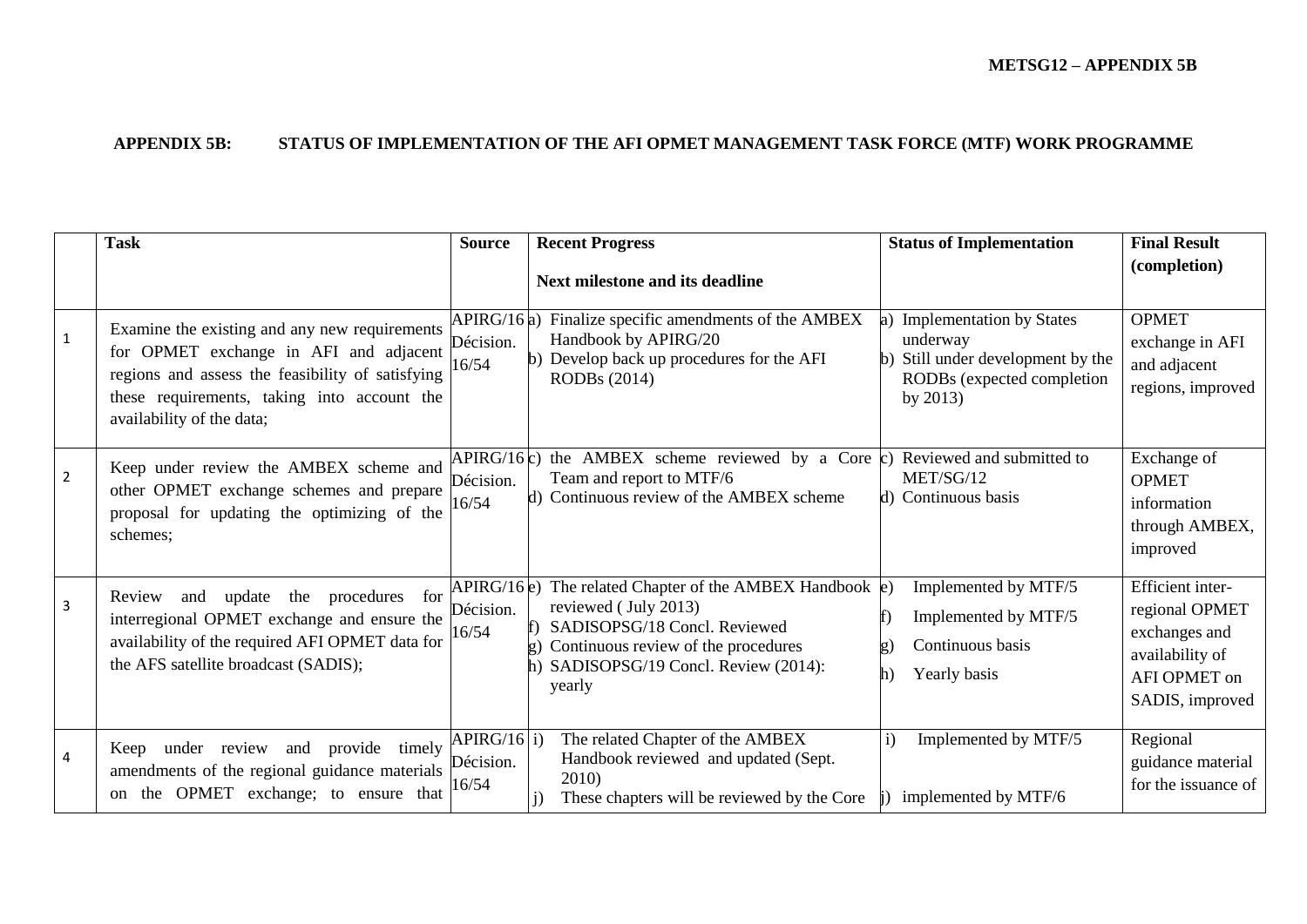## **METSG12 – APPENDIX 5B**

|   | <b>Task</b>                                                                                                                                                                                                 | <b>Source</b>                       | <b>Recent Progress</b>                                                                                                                                                                                                                                                                                                                                                                                                   | <b>Status of Implementation</b>                                                                                                                                                                                                                                           | <b>Final Result</b>                                                        |
|---|-------------------------------------------------------------------------------------------------------------------------------------------------------------------------------------------------------------|-------------------------------------|--------------------------------------------------------------------------------------------------------------------------------------------------------------------------------------------------------------------------------------------------------------------------------------------------------------------------------------------------------------------------------------------------------------------------|---------------------------------------------------------------------------------------------------------------------------------------------------------------------------------------------------------------------------------------------------------------------------|----------------------------------------------------------------------------|
|   |                                                                                                                                                                                                             |                                     | Next milestone and its deadline                                                                                                                                                                                                                                                                                                                                                                                          |                                                                                                                                                                                                                                                                           | (completion)                                                               |
|   | guidance material covers procedures for the<br>exchange of all required OPMET data types:<br>SA, SP, FT, WS, WC, WV, FK, FV, UA;                                                                            |                                     | Team<br>Continuous review<br>k)                                                                                                                                                                                                                                                                                                                                                                                          | Continuous basis                                                                                                                                                                                                                                                          | <b>OPMET</b><br>established and<br>improved                                |
| 5 | Conduct trials and develop procedures for<br>monitoring and management of the OPMET<br>exchange; to foster implementation of quality<br>management of OPMET data by the AMBEX<br>centres and the RODBs; and | APIRG/161)<br>Décision.<br>16/54    | procedures for monitoring and management<br>of the OPMET exchange reviewed (Sept<br>2010)<br>SIGMET Tests conducted yearly (since<br>m)<br>Nov./2008 to Nov. 2012)<br>Three SIGMET Tests planned for November<br>$\mathbf n$<br>2013<br>A joined OPMET monitoring by the<br>$\Omega$<br>RODBs every three months: end of<br>March, June, September and October<br>Assessment of the RODBs during yearly<br>p)<br>meeting | $\mathbf{D}$<br>Implemented by MTF/2<br>m) Implemented in 2008/2012<br>To be implemented by<br>n)<br>November 2013<br>Not implemented yet,<br>$\Omega$<br>procedures for<br>implementation endorsed by<br>APIRG/18<br>Implemented by MTF/4 in<br>p)<br>2012, yearly basis | <b>SIGMET</b><br>exchange and<br>management of<br>other OPMET,<br>enhanced |
| 6 | Prepare regional plan for the transition to XML<br>coded OPMET information in coordination with<br>the relevant APRIG contributing bodies.                                                                  | APIRG/<br>16<br>Decisio<br>n. 16/54 | Final decision on future OPMET XML $ q\rangle$<br>q)<br>format awaited from MET Div<br>coded<br>(2014)<br>AFI Regional Plan to be prepared after<br>r)<br>the adoption by the MET Div Meeting)                                                                                                                                                                                                                           | Development of transition<br>Plan postponed<br>Plan to be prepared by MTF in<br>2015                                                                                                                                                                                      | A regional<br><b>OPMET</b> format<br>transition plan<br>established        |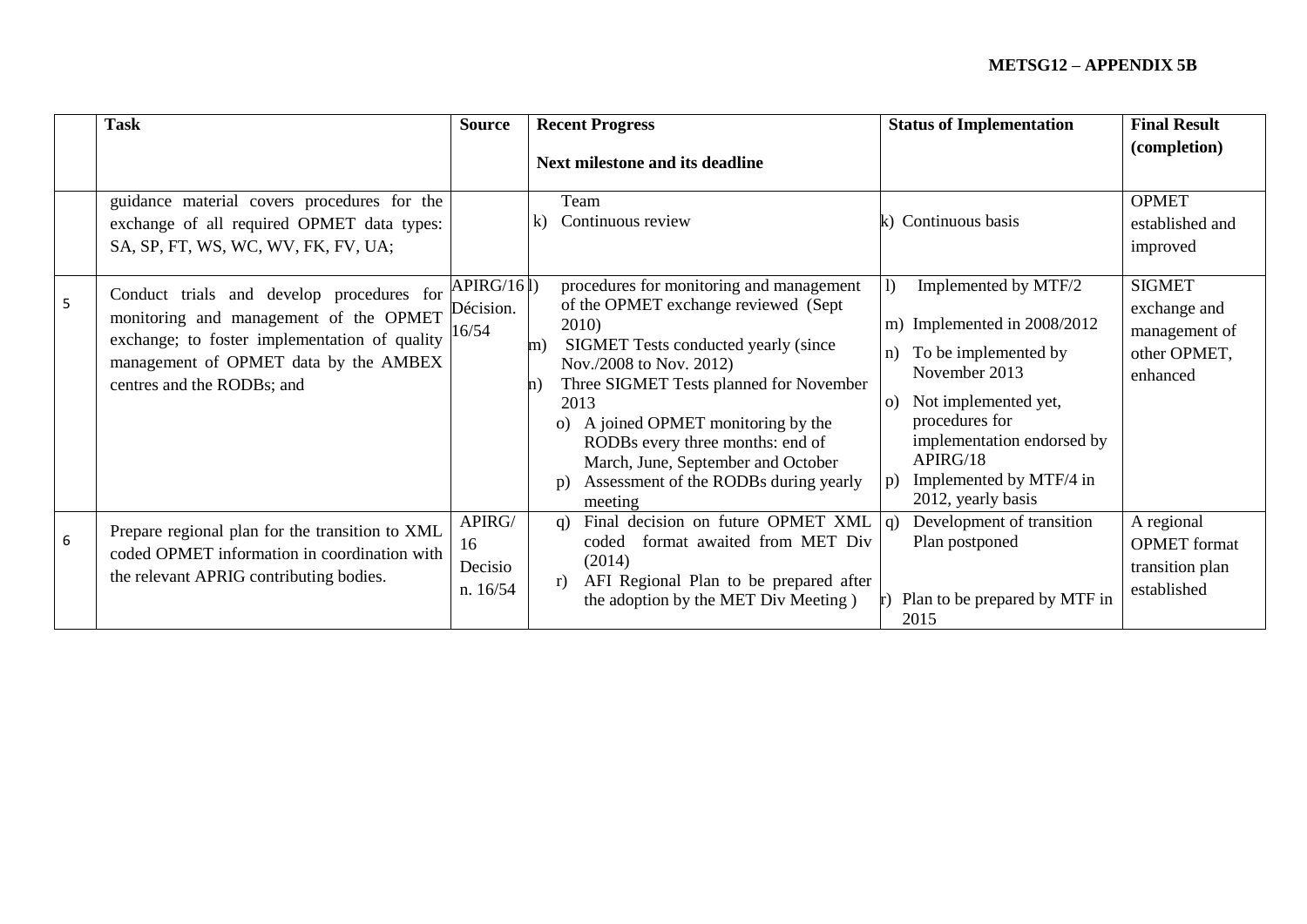|                | <b>Task</b>                                                                                                                                                                                                                                                        | <b>Source</b>                  | <b>Recent Progress</b>                                                                                                                                                                         | <b>Status of Implementation</b>                                                                                                                          |
|----------------|--------------------------------------------------------------------------------------------------------------------------------------------------------------------------------------------------------------------------------------------------------------------|--------------------------------|------------------------------------------------------------------------------------------------------------------------------------------------------------------------------------------------|----------------------------------------------------------------------------------------------------------------------------------------------------------|
|                |                                                                                                                                                                                                                                                                    |                                | Next milestone and its deadline                                                                                                                                                                |                                                                                                                                                          |
| $\mathbf{1}$   | Examine the existing and any new requirements<br>for OPMET exchange in AFI and adjacent<br>regions and assess the feasibility of satisfying<br>these requirements, taking into account the<br>availability of the data;                                            | APIRG/16<br>Décision.<br>16/54 | c) Finalize specific amendments of the $AMBEX$<br>Handbook by APIRG/20<br>d) Develop back up procedures for the AFI RODBs<br>(2014)                                                            | e) To be endorsed by APIRG/20<br><b>Completed:</b> Back up procedures of the<br>RODBs developed (APIRG/19/43).                                           |
| $\overline{2}$ | Keep under review the AMBEX scheme and<br>other OPMET exchange schemes and prepare<br>proposal for updating the optimizing of the<br>schemes;                                                                                                                      | APIRG/16<br>Décision.<br>16/54 | a) the AMBEX scheme reviewed by a Core Team $ a\rangle$ Completed: Review endorsed by<br>which will report to next MTF meeting<br>b) Continuous review of the AMBEX scheme                     | MET/SG/12<br><b>b)</b> Continuous basis                                                                                                                  |
| $\overline{3}$ | Review and update the procedures for<br>interregional OPMET exchange and ensure the<br>availability of the required AFI OPMET data for<br>the AFS satellite broadcast (SADIS);                                                                                     | APIRG/16<br>Décision.<br>16/54 | a) The related Chapter of the AMBEX Handbook<br>reviewed (July 2013)<br>b) SADISOPSG/18 Concl. Reviewed<br>Continuous review of the procedures<br>d) SADISOPSG/19 Concl. Review (2014): yearly | <b>Completed:</b> Implemented by MTF/5<br>a)<br><b>Completed:</b> Implemented by MTF/5<br>h)<br><b>Continuous basis</b><br><b>Continuous basis</b><br>4) |
| $\overline{4}$ | Keep under review and provide timely<br>amendments of the regional guidance materials<br>on the OPMET exchange; to ensure that<br>guidance material covers procedures for the<br>exchange of all required OPMET data types:<br>SA, SP, FT, WS, WC, WV, FK, FV, UA; | APIRG/16<br>Décision.<br>16/54 | The related Chapter of the AMBEX Handbook<br>a)<br>reviewed and updated (Sept. 2010)<br>These chapters will be reviewed by the Core Team<br>b)<br>Continuous review<br>C)                      | <b>Completed:</b> Implemented by MTF/5<br>a)<br><b>Completed:</b> implemented by<br>$\mathbf{b}$<br>MET/SG/12<br><b>Continuous basis</b>                 |